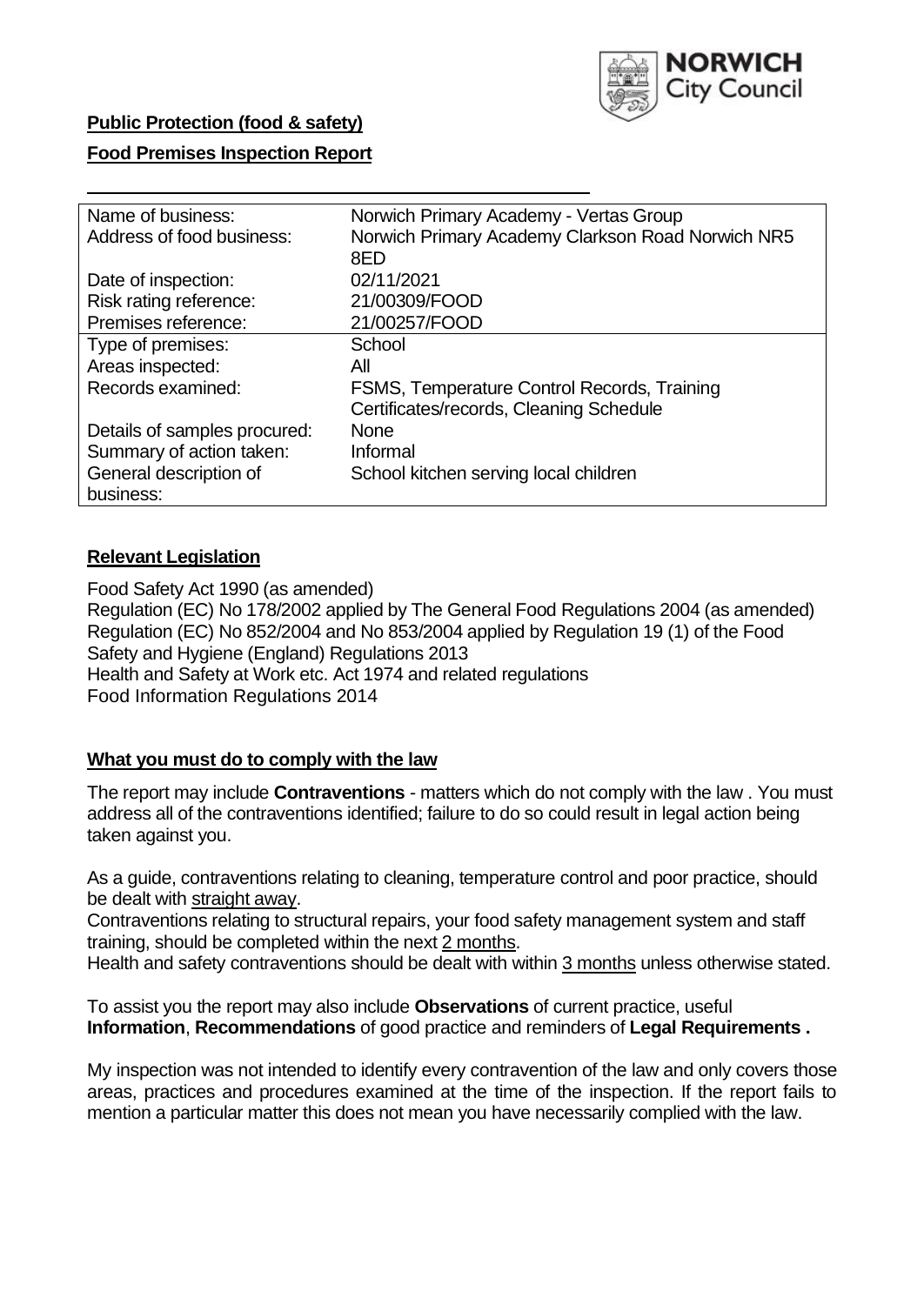# **FOOD SAFETY**

#### **How we calculate your Food Hygiene Rating:**

 The food safety section has been divided into the three areas which you are scored against for the hygiene rating: 1. food hygiene and safety procedures, 2. structural requirements and 3. confidence in management/control procedures. Each section begins with a summary of what was observed and the score you have been given. Details of how these scores combine to produce your overall food hygiene rating are shown in the table.

| <b>Compliance Area</b>                     |          |                |                | <b>You Score</b> |                |    |           |    |                |  |  |
|--------------------------------------------|----------|----------------|----------------|------------------|----------------|----|-----------|----|----------------|--|--|
| <b>Food Hygiene and Safety</b>             |          |                |                | $\Omega$         | 5              | 10 | 15        | 20 | 25             |  |  |
| <b>Structure and Cleaning</b>              |          |                |                | $\overline{0}$   | 5              | 10 | 15        | 20 | 25             |  |  |
| Confidence in management & control systems |          |                | $\overline{0}$ | 5                | 10             | 15 | 20        | 30 |                |  |  |
|                                            |          |                |                |                  |                |    |           |    |                |  |  |
| <b>Your Total score</b>                    | $0 - 15$ | 20             | $25 - 30$      |                  | $35 - 40$      |    | $45 - 50$ |    | > 50           |  |  |
| <b>Your Worst score</b>                    | 5        | 10             | 10             |                  | 15             |    | 20        |    |                |  |  |
|                                            |          |                |                |                  |                |    |           |    |                |  |  |
| <b>Your Rating is</b>                      | 5        | $\overline{4}$ | 3              |                  | $\overline{2}$ |    |           |    | $\overline{0}$ |  |  |

Your Food Hygiene Rating is 5 - a very good standard



## **1. Food Hygiene and Safety**

 with legal requirements. You have safe food handling practices and procedures and all the Food hygiene standards are high. You demonstrated a very good standard of compliance necessary control measures to prevent cross-contamination are in place. Some minor contraventions require your attention. **(Score 5)** 

### Contamination risks

 with bacteria or allergens or its physical contamination with dirt, foreign objects or **Contravention** The following exposed food to the general risk of cross-contamination chemicals:

• uncovered sliced lettuce in upright fridge

**Observation** I was pleased to see you were able to demonstrate effective controls to prevent cross-contamination.

#### Hand-washing

**Observation** I was pleased to see hand washing was well managed.

Personal Hygiene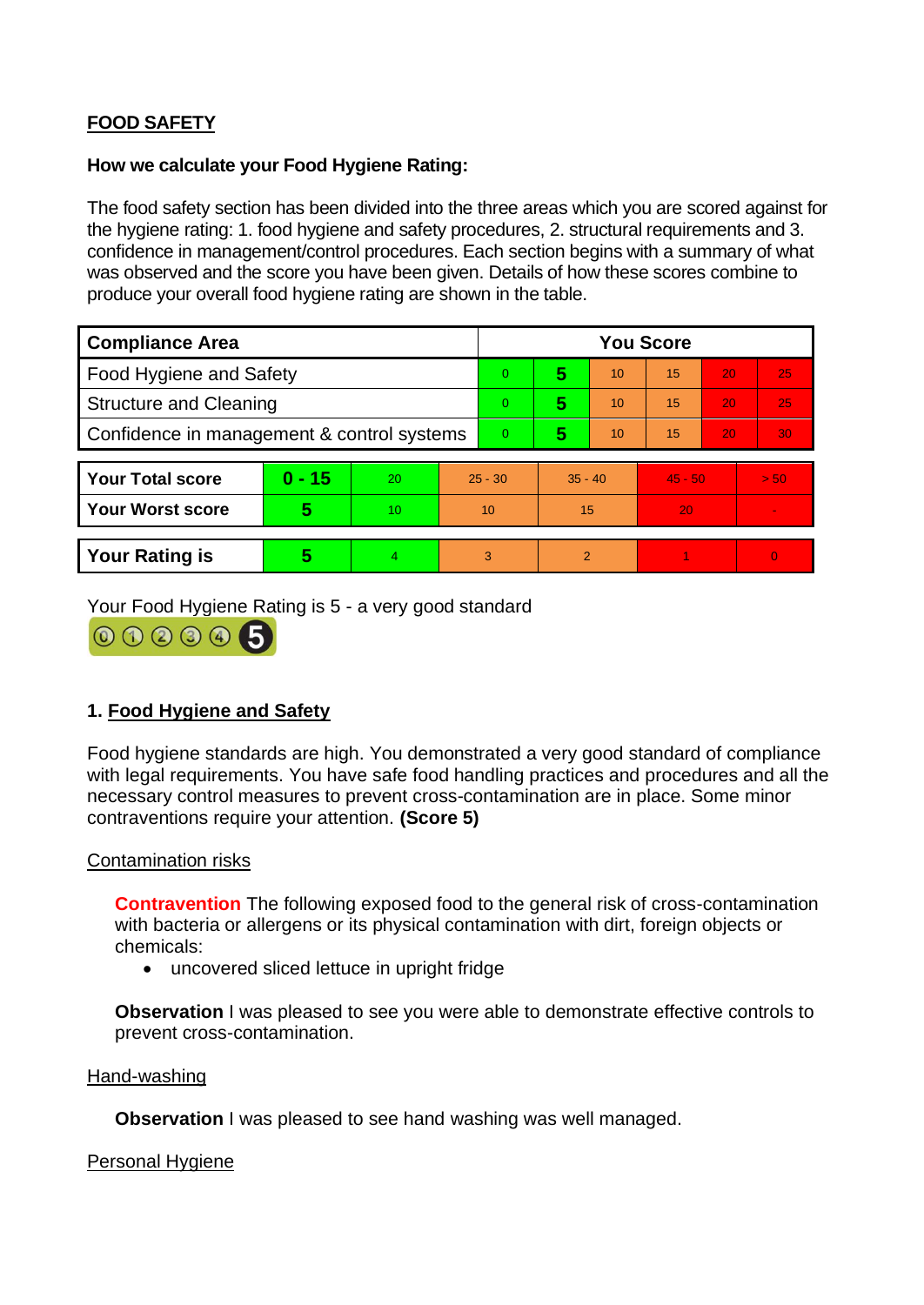**Observation** I was pleased to see that standards of personal hygiene were high.

# Unfit food

**Contravention** The following foods were past the USE BY date and were thrown away:

• a packet of ham was found passed the indicated 'Use by' date. I was informed this should have been labelled with a frozen down date.

# **2. Structure and Cleaning**

The structure facilities and standard of cleaning and maintenance are all of a good standard and only minor repairs and/or improvements are required. Pest control and waste disposal provisions are adequate. The minor contraventions require your attention. **(Score 5)** 

## Cleaning of Structure

**Contravention** The following items were dirty and require more frequent and thorough cleaning:

- high level cleaning
- windowsill
- on top of ovens
- runners to fly-screens
- wheels to moveable trollies

## Cleaning of Equipment and Food Contact Surfaces

**Observation** You had dedicated equipment for the preparation of raw and ready-to-eat foods.

## Cleaning Chemicals / Materials / Equipment and Methods

**Observation** I was pleased to see that the premises was kept clean and that your cleaning materials, methods and equipment were able to minimise the spread of harmful bacteria between surfaces.

## **Maintenance**

**Contravention** The following had not been suitably maintained and must be repaired or replaced:

• chipped/dented architrave

# **3. Confidence in Management**

 of compliance with the law. You have a good track record. There are some minor A food safety management system is in place and you demonstrate a very good standard contraventions which require your attention.Your records are appropriate and generally